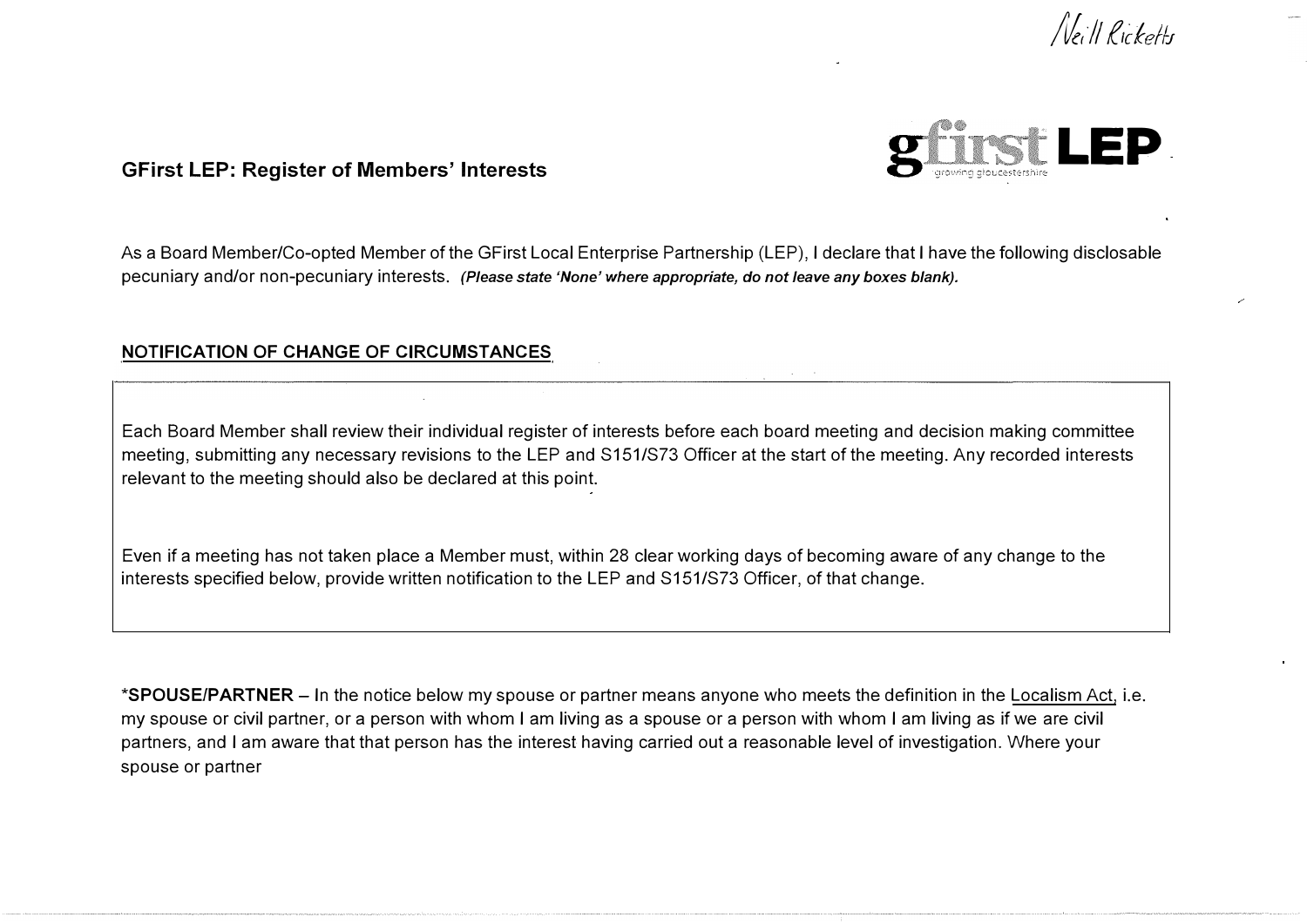has recently been involved in any activity which would have been declarable, this should be mentioned, with the date the activity ended.

| <b>SECTION 1</b> | ANY EMPLOYMENT, OFFICE, TRADE,<br><b>PROFESSION OR VOCATION</b><br><b>CARRIED ON FOR PROFIT OR GAIN</b>                                                     | <b>MYSELF</b>                                                | SPOUSE/PARTNER*             |
|------------------|-------------------------------------------------------------------------------------------------------------------------------------------------------------|--------------------------------------------------------------|-----------------------------|
| 1.1              | Name of:                                                                                                                                                    |                                                              |                             |
|                  | your employer(s)<br>$\circ$<br>any business carried on by you<br>$\circ$<br>any other role in which you receive<br>$\circ$<br>remuneration(this<br>includes | Versarien PLC                                                | <b>Christopher Ricketts</b> |
| 1.2              | remunerated<br>roles<br>such<br>as<br>councillors).<br>Description of employment or business<br>activity.                                                   | None                                                         | None                        |
| 1.3              | The name of any firm in which you are a<br>partner.                                                                                                         | None                                                         | None                        |
| 1.4              | The name of any company for which you<br>are a remunerated director.                                                                                        | Versarien Technologies Ltd<br><b>Total Carbide</b><br>2dtech | None                        |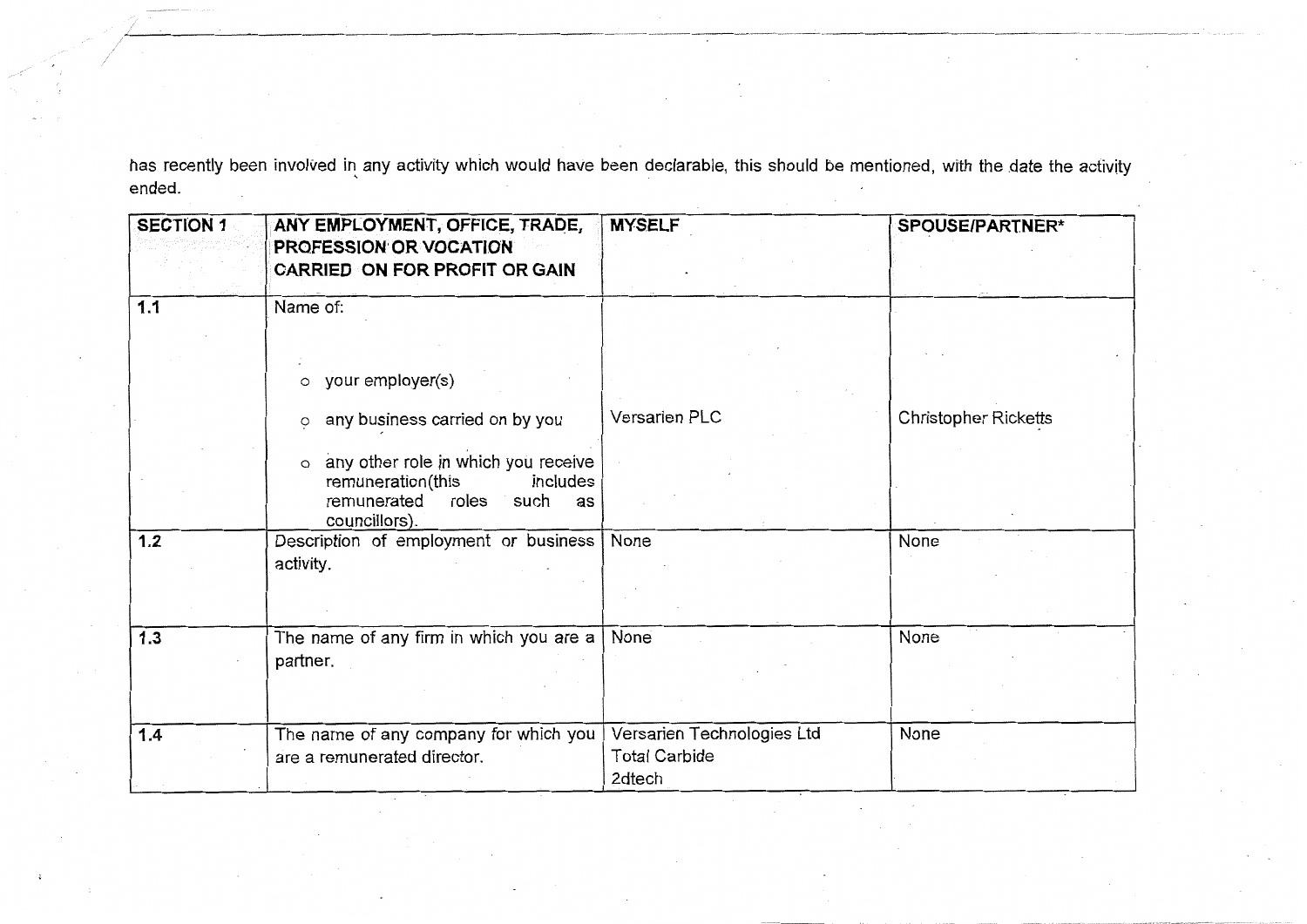|                  |                                                                                                                                                                                                                                                                                                     | Cambridge Graphene<br>AAC Cyroma<br>Versarien Composites |                       |
|------------------|-----------------------------------------------------------------------------------------------------------------------------------------------------------------------------------------------------------------------------------------------------------------------------------------------------|----------------------------------------------------------|-----------------------|
| <b>SECTION 2</b> | <b>SPONSORSHIP</b>                                                                                                                                                                                                                                                                                  | <b>MYSELF</b>                                            | <b>SPOUSE/PARTNER</b> |
| 2.1              | Any financial benefit obtained (other than<br>from the LEP) which is paid as a result of<br>carrying out duties as a Member.<br>This includes any payment or financial<br>benefit from a Trade Union within the<br>meaning of the Trade Union and Labour<br>Relations (Consolidation) Act 1992 (a). | None                                                     | None                  |
| <b>SECTION 3</b> | <b>CONTRACTS</b>                                                                                                                                                                                                                                                                                    | <b>MYSELF</b>                                            | <b>SPOUSE/PARTNER</b> |
|                  | Any contract for goods, works or services<br>with the LEP which has not been fully<br>discharged by any organisation named at<br>1.1.                                                                                                                                                               | None                                                     | None                  |
|                  | Any contract for goods, works or services<br>entered into by any organisation named<br>at 1.1 where either party is likely to have                                                                                                                                                                  | None                                                     | None                  |

 $\sim$  $\sim 100$ 

 $\sim$ 

 $\mathcal{L}^{\mathbb{R}}$ 

 $\mathcal{L}^{\pm}$ 

 $\bar{z}$ 

 $\bigodot$ 

 $\sim 10^{-1}$ 

 $\sim$ 

 $\mathcal{L}^{\pm}$ 

 $\Box$ 

 $\mathcal{A}^{\mathcal{A}}$  and  $\mathcal{A}^{\mathcal{A}}$ 

 $\sim$ 

 $\bar{z}$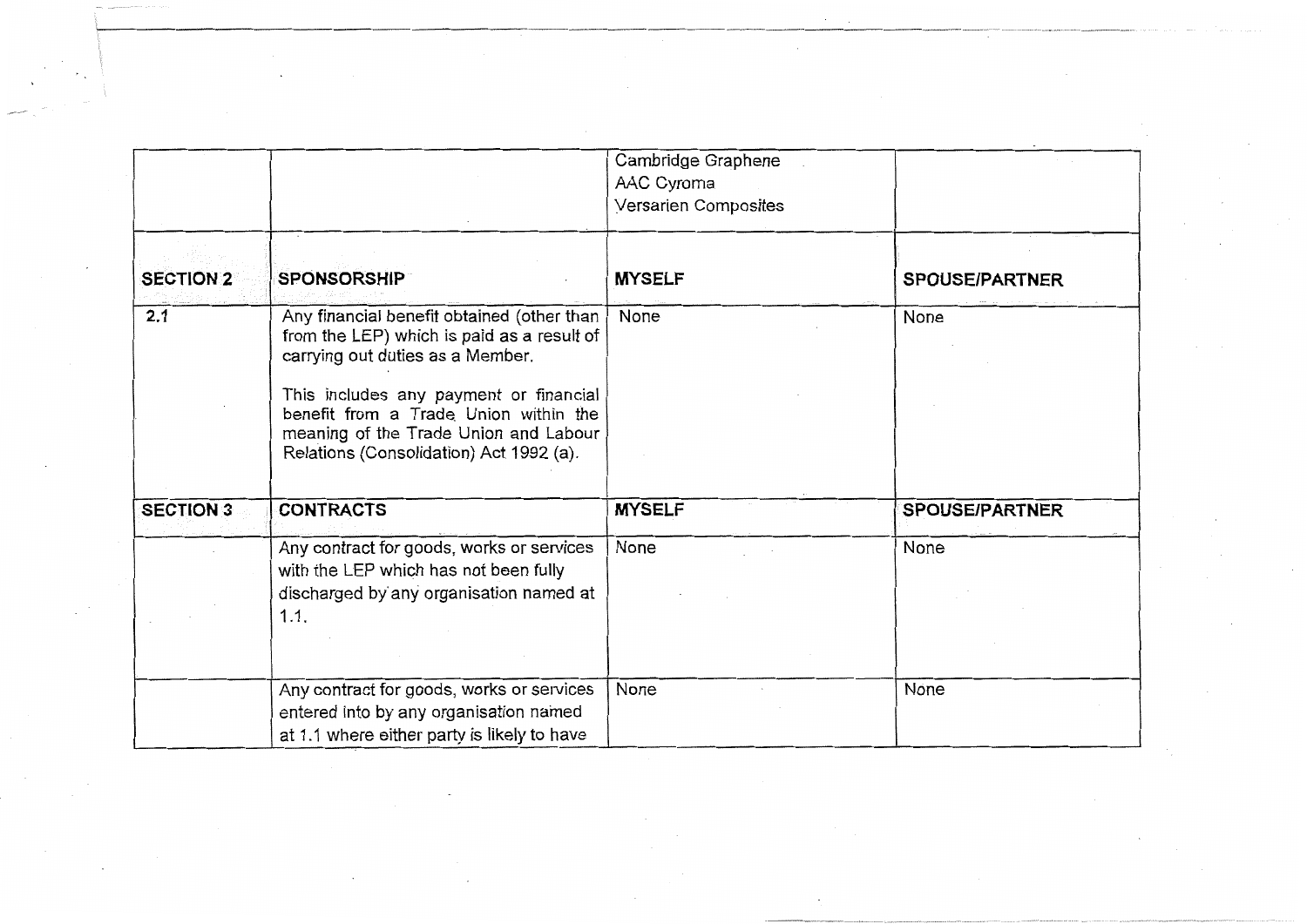| <b>SECTION 4</b> | a commercial interest in the outcome of<br>business being decided by the LEP.<br><b>LAND OR PROPERTY</b>                                                                                                                                                                                                                                                                          | <b>MYSELF</b> | <b>SPOUSE/PARTNER</b> |
|------------------|-----------------------------------------------------------------------------------------------------------------------------------------------------------------------------------------------------------------------------------------------------------------------------------------------------------------------------------------------------------------------------------|---------------|-----------------------|
|                  | Any interest you or any organisation<br>listed at 1.1 may have in land or property<br>which is likely to be affected by a<br>decision made by the LEP.                                                                                                                                                                                                                            | None          | None                  |
|                  | This would include, within the area of the<br>LEP:<br>Any interest in any land in the LEP<br>$\circ$<br>areas, including your place(s) of<br>residency<br>Any tenancy where the landlord is<br>$\circ$<br>the LEP and the tenant is a body in<br>which the relevant person has an<br>interest<br>Any licence for a month or longer to<br>$\circ$<br>occupy land owned by the LEP. |               |                       |
|                  | For property interests, please state the<br>first part of the postcode and the Local                                                                                                                                                                                                                                                                                              |               |                       |

 $\overline{\phantom{a}}$ 

 $\sim$ 

 $\epsilon$ 

 $\mathbb{R}^n$ 

 $\sim 10^{-1}$ 

 $\mathcal{L}^{\pm}$ 

 $\sim 100$ 

 $\sim$ 

÷.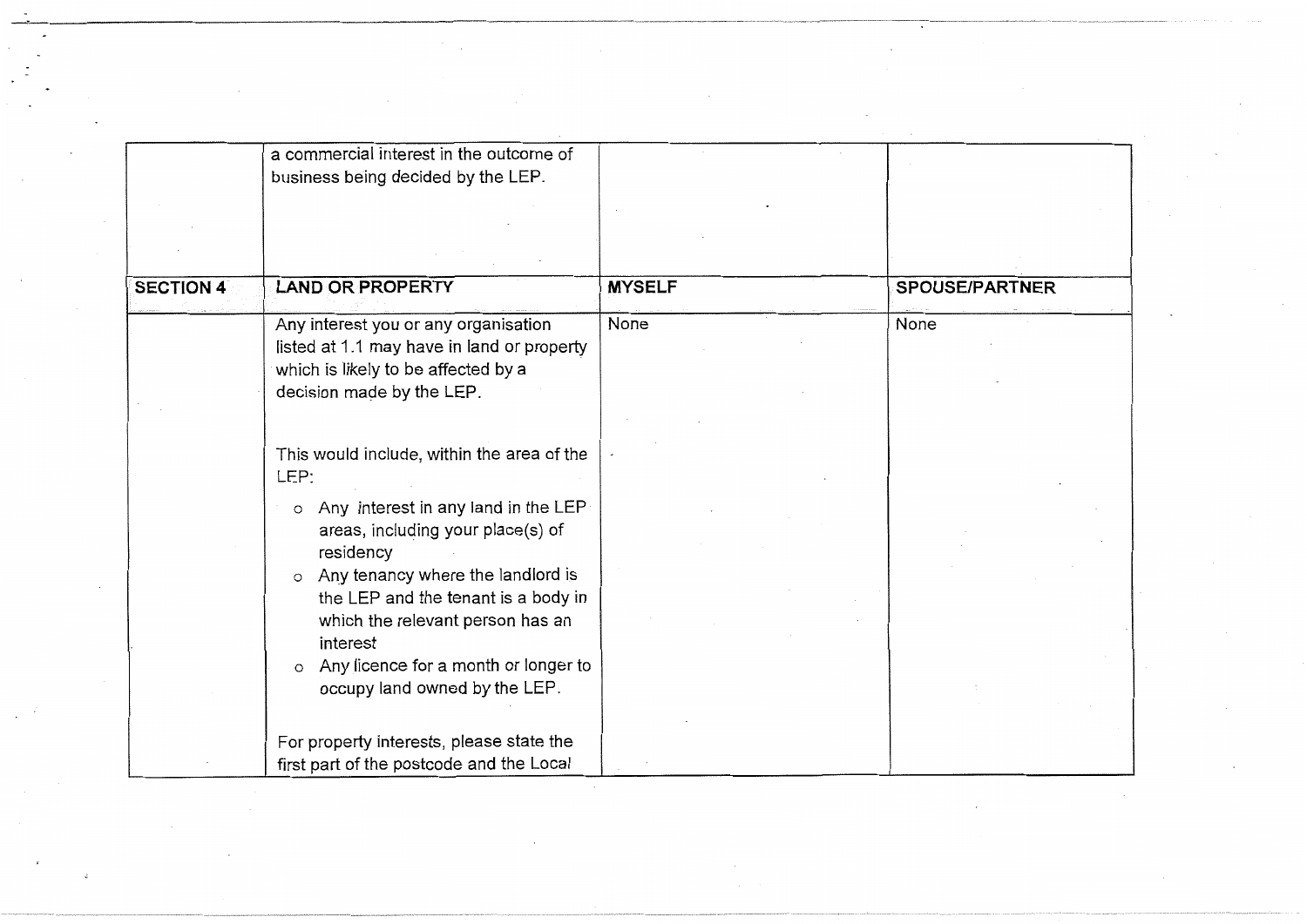|                  | Authority where the property resides. If<br>you own/lease more than one property in<br>a single postcode area, please state this.                                                          |               |                       |
|------------------|--------------------------------------------------------------------------------------------------------------------------------------------------------------------------------------------|---------------|-----------------------|
|                  |                                                                                                                                                                                            |               |                       |
| <b>SECTION 5</b> | <b>SECURITIES</b>                                                                                                                                                                          | <b>MYSELF</b> | <b>SPOUSE/PARTNER</b> |
| 5.1              | Any interest in<br>securities<br>of<br>$an \mid$<br>organisation under 1.1 where:-<br>that body (to my knowledge) has a<br>(a)<br>place of business or land in the<br>area of the LEP; and | None          | None                  |
|                  | $either -$<br>(b)<br>the total nominal value of the<br>(i)<br>securities exceeds £25,000 or one<br>hundredth of the total issued share<br>capital of that body; or                         |               |                       |
|                  | (ii) if the share capital of that body is of<br>more than one class, the total nominal<br>value of the shares of any one class in<br>which has an interest exceeds one                     |               |                       |

 $\label{eq:2} \frac{1}{2}\sum_{i=1}^N\frac{1}{2}\sum_{j=1}^N\frac{1}{2}\sum_{j=1}^N\frac{1}{2}\sum_{j=1}^N\frac{1}{2}\sum_{j=1}^N\frac{1}{2}\sum_{j=1}^N\frac{1}{2}\sum_{j=1}^N\frac{1}{2}\sum_{j=1}^N\frac{1}{2}\sum_{j=1}^N\frac{1}{2}\sum_{j=1}^N\frac{1}{2}\sum_{j=1}^N\frac{1}{2}\sum_{j=1}^N\frac{1}{2}\sum_{j=1}^N\frac{1}{2}\sum_{j=1}^N\frac{$ 

 $\mathcal{L}_{\mathcal{L}}$ 

 $\sim 10^{-10}$ 

 $\mathcal{L}_{\text{max}}$  and  $\mathcal{L}_{\text{max}}$ 

 $\sim$ 

 $\ddot{\phantom{0}}$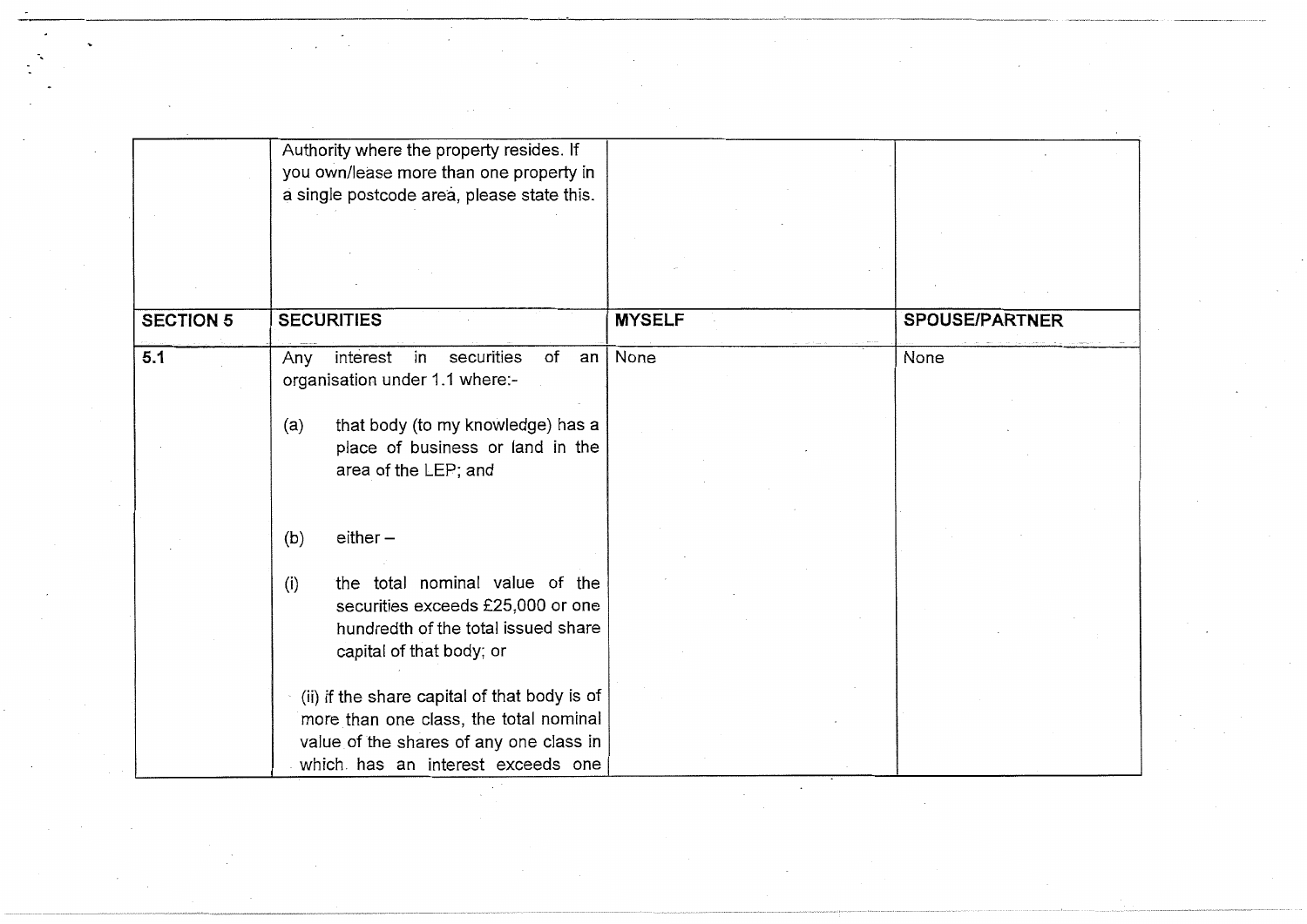|                  | hundredth of the total issued share<br>capital of that class.                                                     |               |                       |
|------------------|-------------------------------------------------------------------------------------------------------------------|---------------|-----------------------|
| <b>SECTION 6</b> | <b>GIFTS AND HOSPITALITY</b>                                                                                      | <b>MYSELF</b> | <b>SPOUSE/PARTNER</b> |
|                  | Any gifts and/or hospitality received as a   None<br>result of membership of the LEP (above<br>the value of £50). |               | None                  |

### **OTHER INTERESTS**

### **Membership of Organisations**

I am a member of, or I am in a position of general control, a trustee of, or participate in the management of:

Any body to which I have been appointed or nominated by the LEP:  $1<sub>1</sub>$ 

| None |  |  |
|------|--|--|
|      |  |  |
|      |  |  |

Any body exercising functions of a public nature (eg school governing body or another LEP):  $2.$ 

None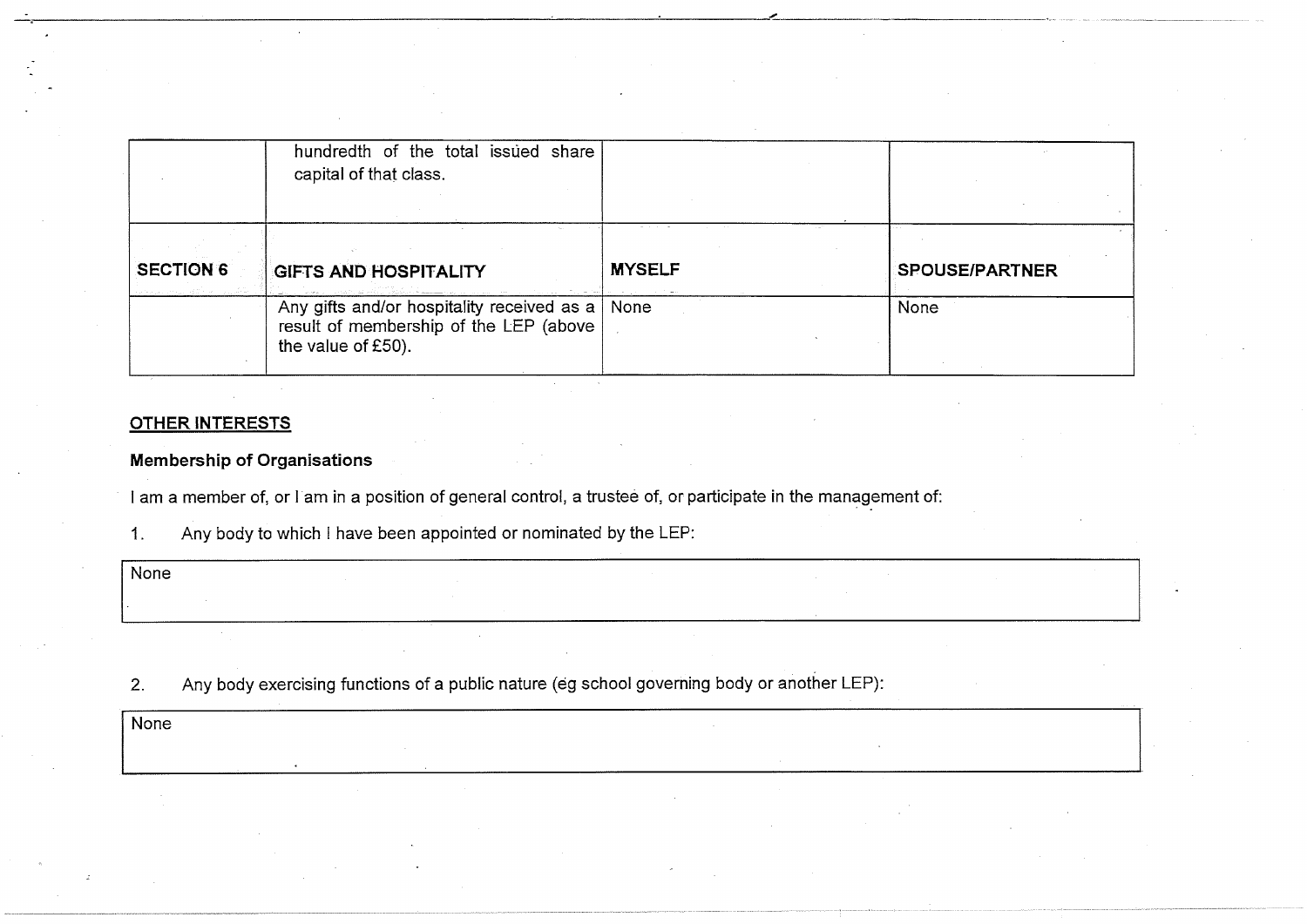### $3.$ Any body directed to charitable purposes:

 $\overline{\mathsf{None}}$ 

 $\overline{4}$ . Any body, one of whose principal purposes includes the influence of public opinion or policy (including any political party or trade union):

 $\overline{\mathsf{None}}$ 

 $5<sub>1</sub>$ Any local authority (please state any interests you hold as LA leaders/cabinet members for LA land, resources and the LA's commercial interests):

None

6. Any other interest which I hold which might reasonably be likely to be perceived as affecting my conduct or influencing my actions in relation to my role.

**None**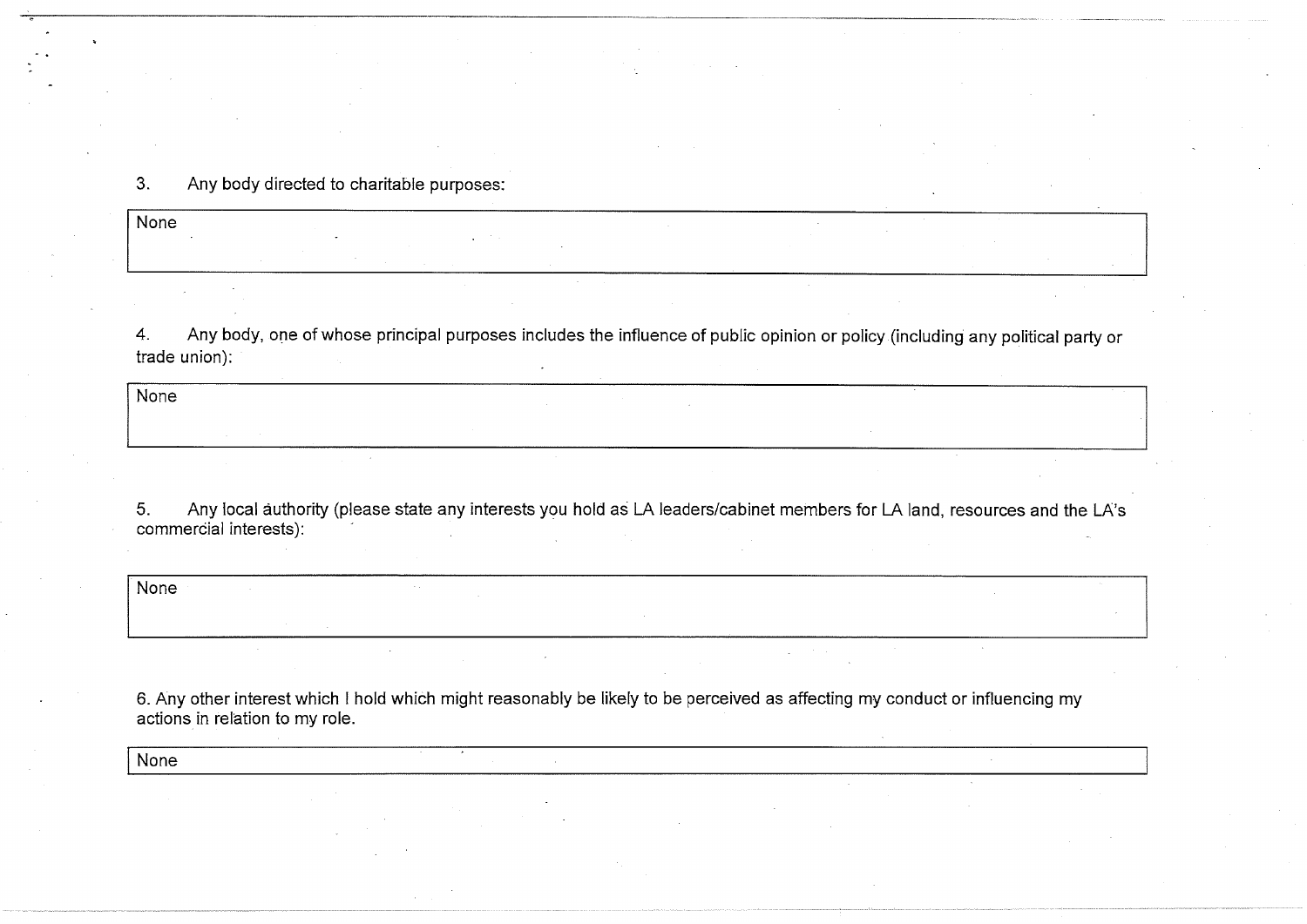## **MEMBER'S DECLARATION AND SIGNATURE**

I confirm that having carried out reasonable investigation, the information given above is a true and accurate record of my relevant interests, given in good faith and to the best of my knowledge;



### **RECEIPT BY LEP**

|--|